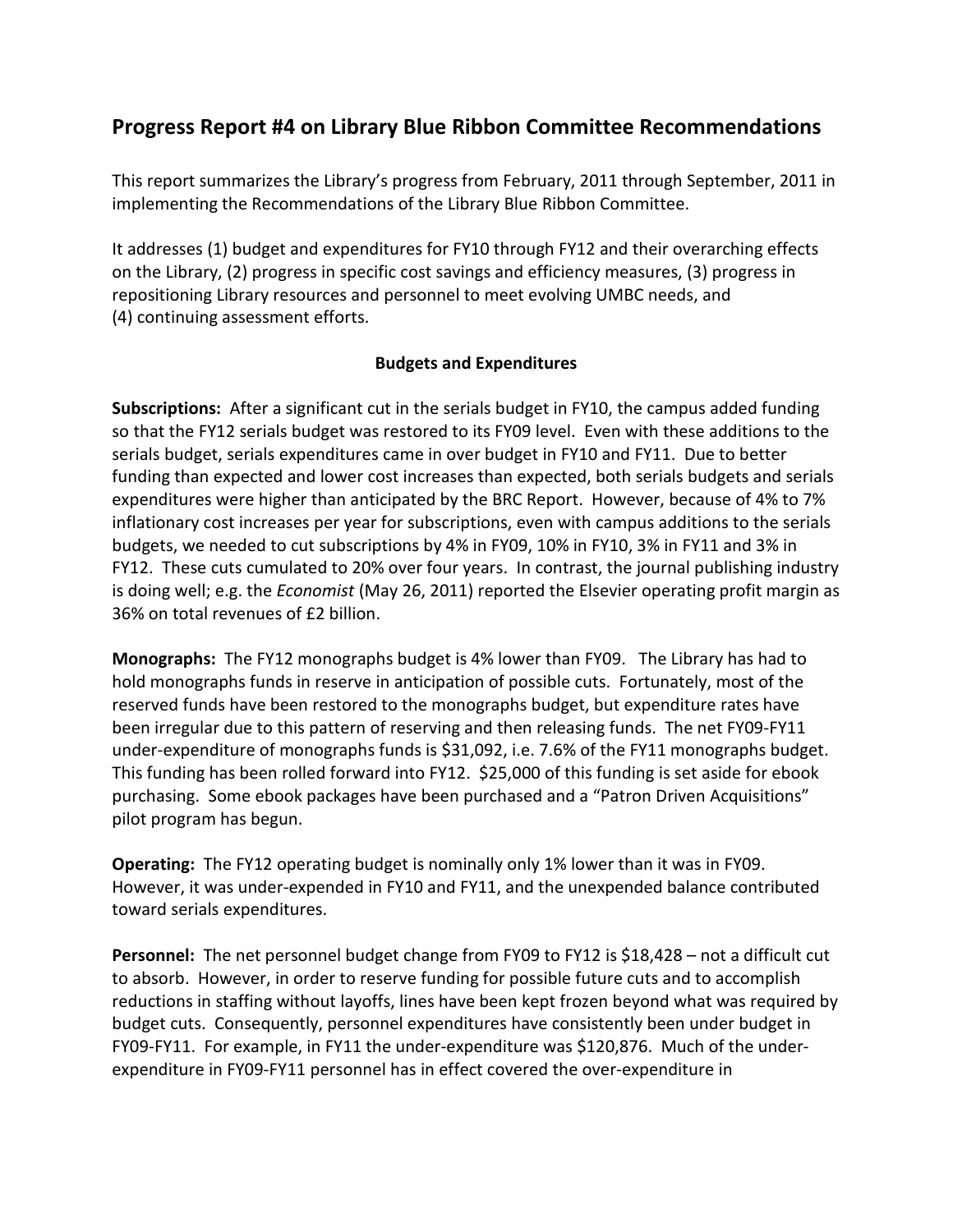subscriptions. However, as will be treated elsewhere in this report, the lack of personnel has reduced the Library's capability to respond to several of the BRC recommendations.

**Overall:** Library budgets for operating expenses, books, and personnel have been cut more than the serials budget, contrary to the BRC recommendations. The non-serials accounts were all under-expended to minimize subscription cuts. The net effect of these actions has been to impede progress in most Library initiatives.

# **Cost Saving Measures**

Specific cost savings measures recommended by the BRC report are largely complete. Their status is approximately the same as reported in Progress Report #3. The net effect has been to absorb the budget cuts in personnel and operating and to push funding to subscriptions.

# **Progress in Repositioning Library Resources and Personnel to Meet Evolving UMBC Needs**

As stated in Progress Report #3:

Priority for Library exploitation of technology was mandated in the BRC Report: "The Library must be aggressive, dynamic and innovative in the use of new and emerging technologies to meet the changing needs of the campus both in terms of pedagogy and research." The Report included the following more specific guidelines:

- Shift from immediate response services to asynchronous services.
- Shift staffing effort toward development of online presence tailored to users.
- Digitize and provide online access to UMBC's unique holdings (i.e. materials that are not widely available in print and have not been digitized by other libraries).
- Enhance the current strength in developing or applying digital methods for providing services and give priority to staffing up in this area."

One of the two frozen positions in Library Information Technology Services is now being filled and the other is occupied by a contingent employee. Consequently we can expect this key unit to be fully staffed in 2012, after more than two years of understaffing. We hope to again make significant progress in Library technology development by mid-2012.

Requests for Hiring Exceptions for the three remaining frozen lines are now under consideration by the campus administration.

The Library and the Provost have made great efforts to minimize cuts in subscriptions. FY12 subscription cuts were reduced to 3% and small serials budgets (under \$10,000) as well as Reference databases (Indexes, abstracts, etc.) were exempted entirely. There is some hope that there will be a smaller than 3% cut in FY13. However, these efforts are having serious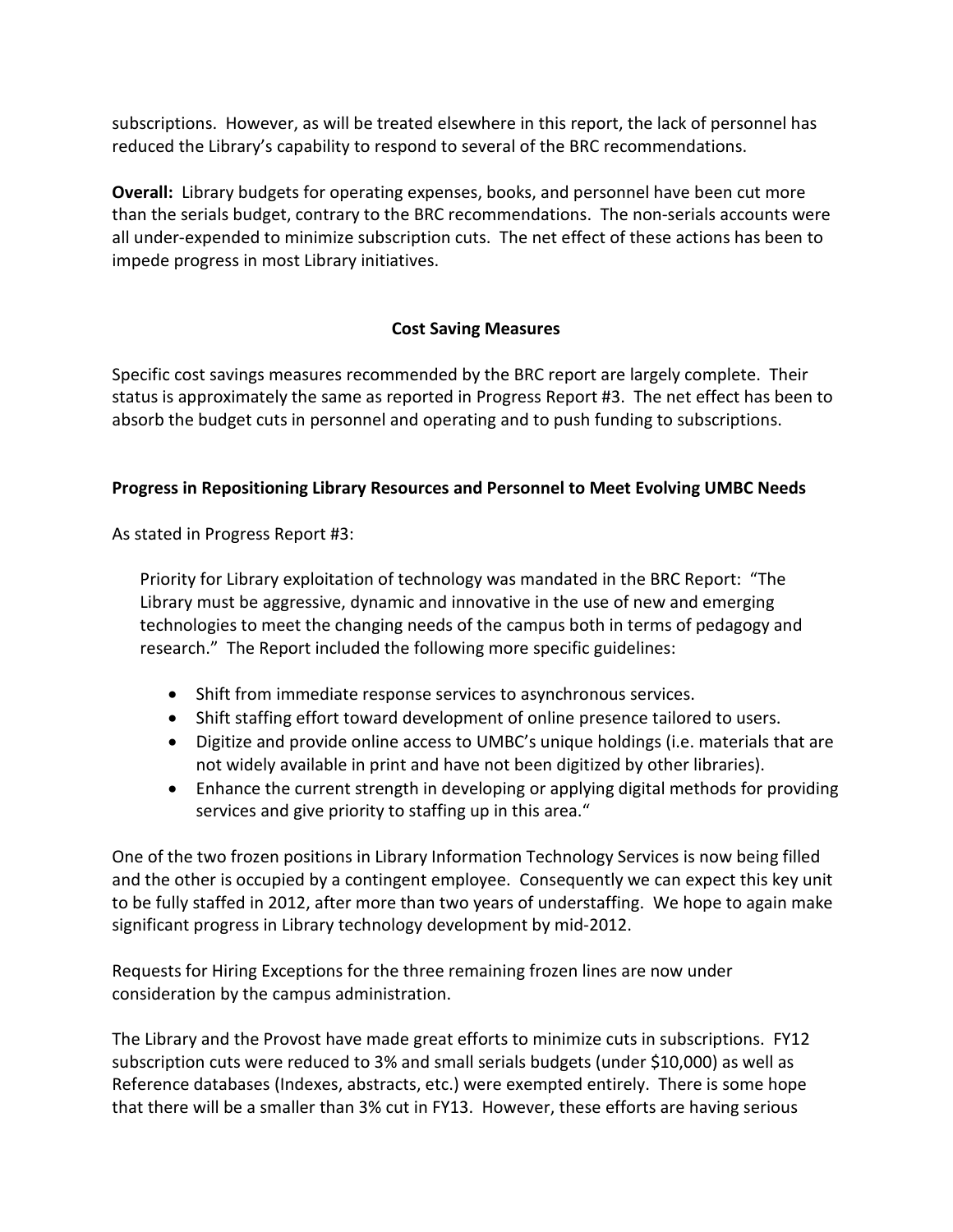negative effects elsewhere in Library budgets and therefore in the development of services and resources which were recommended by the BRC and which are crucial for UMBC's success.

One bright spot in this picture is that Interlibrary Loan requests have declined slightly, contrary to expectations -- possibly due to greater availability of articles on the open web and through colleagues -- so that we have not had to increase interlibrary loan staffing and operating budgets.

## **Retriever Learning Center**

The RLC opened September 6, 2011. It was an immediate success, measured by attendance and by user comments. Card swipes at the entrance numbered 3,870 for the week of October 2 – 8, 2011. We have observed a large number of entrances in which one card holder lets in other users. This and reviews of attendance via video monitoring indicate that weekly use is more likely to be around 4,500, breaking out into over 700 per day, Mondays through Thursdays, and 300 to 500 on Friday through Sundays. Peak usage occurs from 2:00 p.m. through 5: p.m. on Mondays through Thursdays. At peak times it is often difficult to find a seat, so we may be losing users who would like to use the RLC at those times. Use statistics were gathered before the installation of some equipment and furniture. Once the RLC is fully outfitted, attendance may rise further.

The attendance trough is between 4:00 a.m. and 7:00 a.m. when the number of people present can dip below ten. We have not observed it to be empty at any time, so far.

We are also seeing a 2% increase in the gate count at the main entrance of the library, as compared with last year. There may be several factors contributing to the popularity of the Library, including the walk-in traffic to the Technology Support Center, the increased use of the Learning Resources Center, and increased quality and seriousness of UMBC students. We should note that the consolidation of TSC and LRC services in the Library, in conjunction with the RLC, was predicted to increase use of these services and thus be beneficial to students.

The RLC project faces several "problems of success." For instance, the movable white boards are heavily used. We have spent \$210 on white board erasers, cleaning cloths, cleaning fluid,and markers as of October 21, 2011. Total costs for dry erase supplies are likely to be over \$1,200 per year. With seven portable white boards, two fixed white boards and one writable wall, there is a shortage of surfaces compared to demand at peak times. However, it is exhilarating for an educator to see this equipment in use: the white boards are filled with academic work in all disciplines, especially in Chemistry and Mathematics. Students crowd around them.

Another problem is the shortage of seats and tables: we have yet to order some furniture which will be chosen later in 2011 after gathering data on needs and preferences of users and in close consultation with the SGA which has contributed \$30,000 toward furniture. We have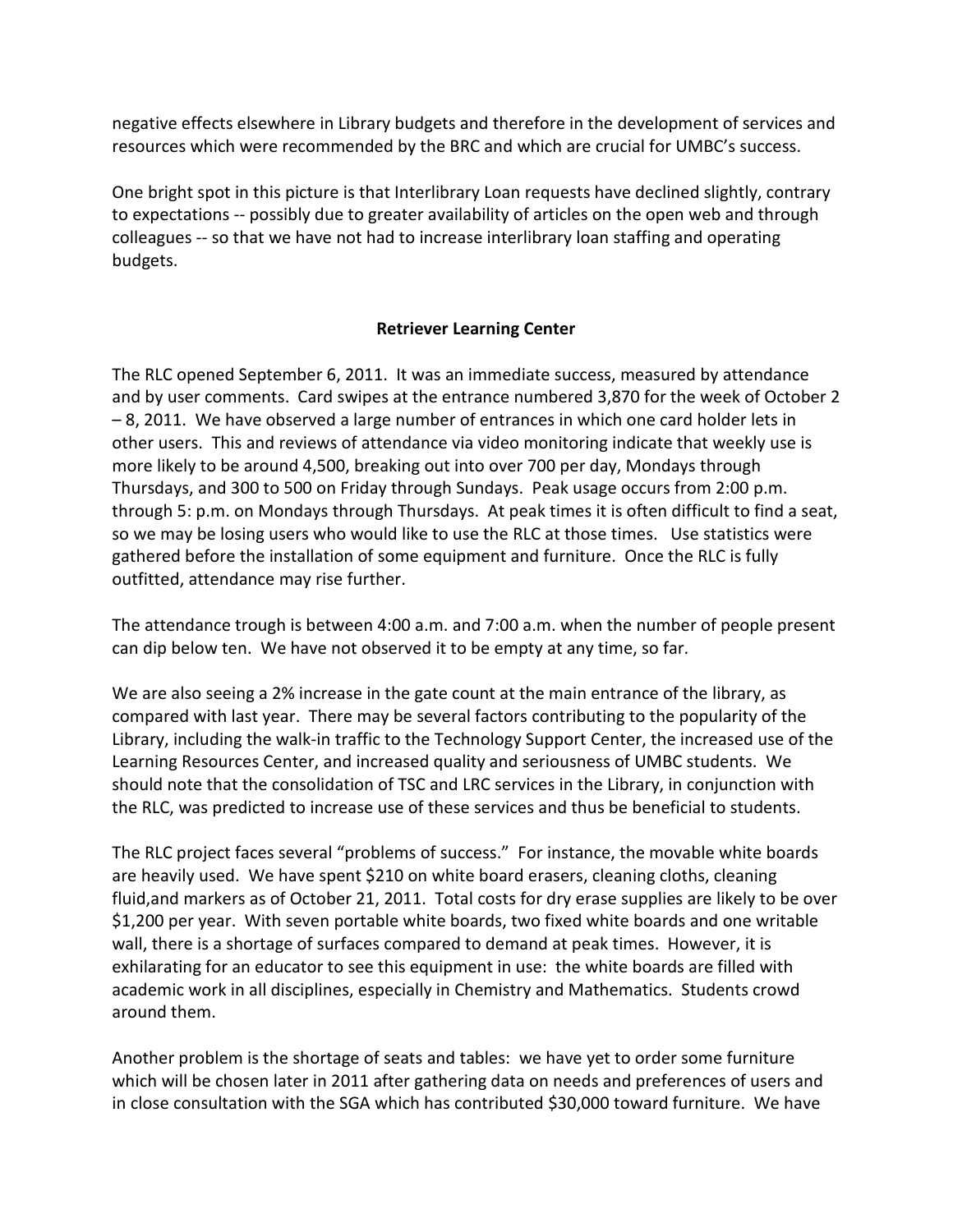moved some furniture from other parts of the Library into the RLC as a stop-gap measure until additional furniture can be added. We have observed the success of our "flexible furniture" strategy. Students configure and re-configure tables and chairs constantly for study groups of various sizes, normally ranging from two to eight people.

We are approaching the limit of the number of people that the RLC can handle. Air handling capacity has been strained and we have had complaints of its being too hot in September.

Also in progress are plans to add Pay-for-Print service in the RLC, an automated reservation system for the Seminar Room, further integration of TSC and Reference Services, additional vending and/or Pura Vida service, improved access to the lower level from the second floor, and an upgrade of wifi (which is strained now in the RLC).

While there is still much to be done in perfecting the RLC, it is time to consider further expansion of Library technical, media and wayfinding assistance for users. In terms of space, the development of the central area of the second floor is crucial. In the online environment, services for handhelds, point of need guidance in discovery, access, assessment and assimilation of information resources, as well as physical wayfinding (e.g. QR-code labels tied to web pages, a building directory in the atrium, a system of video monitors for general information) need to be developed. To meet these goals, a greater emphasis on staff development in technology and additional staff with an information technology orientation are needed.

### **Other initiatives**

**Digitization:** The Library is expanding its online special collections resources and archives with materials scanned from our collections. Further development of online capacity for digital archiving UMBC's born-digital documents is needed.

**Institutional Repository (IR)** planning is underway. Several interested academic departments have been identified as potential partners in rolling out a pilot IR.

**Online information discovery tools**: The Library has developed its World Cat Local resource as an alternative discovery tool to the LIMS online catalog. Further development of WCL and possibly another discovery tool is being explored at UMBC and in the USMAI.

**Ebook purchases** have been ramped up in 2011 with the acquisition of collections from Springer Verlag, etc., and a Patron Driven Acquisitions program. Further development of PDA is needed, especially in negotiating more favorable contracts with suppliers and in organizing USMAI-wide and/or MDL (Maryland Digital Library) ebook acquisitions.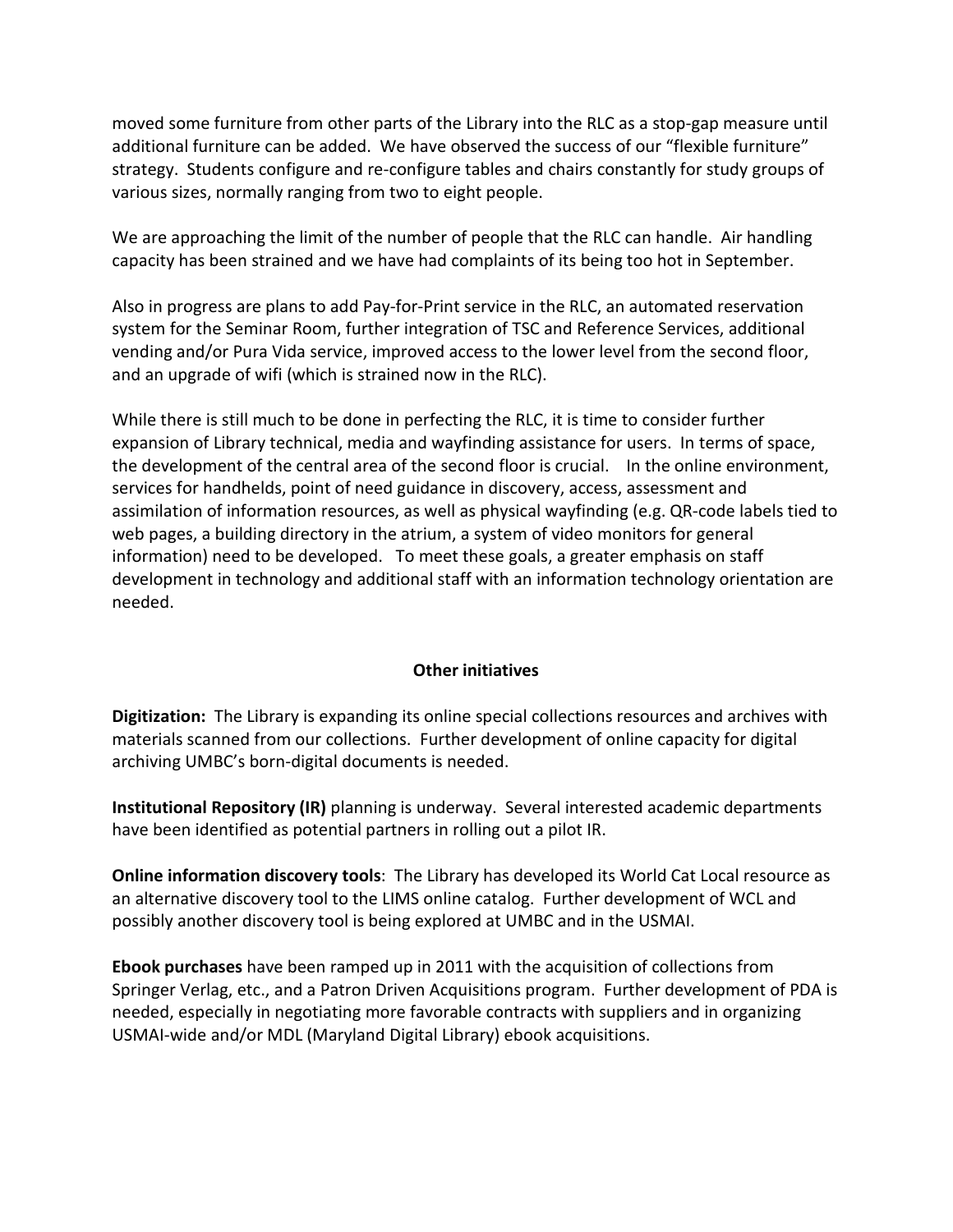**International Media Center**: The Library is developing contingency plans for absorption of some or all of the functions of the IMC. Implementation of such plans will depend on campus decisions.

### **Assessment**

In May, 2011, the Library Policy Committee issued its "**Report on the Impact of BRC Recommendations**." This report was based in part on surveys of Library users. It, and other BRC-related documents are found at<http://www.umbc.edu/provost/planning.html> It concluded that:

(1) The implementation of new procedures for managing subscription cancellations and additions was successful; the new process is well received. Further assessment of it is planned.

(2) Since a number of proposed cost savings measures in Library services were subsequently rejected by library users, " …the committee recommends that cost saving goals from the BRC report be lowered to align with the actual cut amounts."

(3) UMBC is reaching the limits of its ability to cut subscriptions without substantially harming scholarship. The LPC recommends close monitoring of the cuts and their effects over the next few years.

Librarians will assist the LPC in gathering further feedback and assessment of Library progress.

The Library Reference Department is conducting a survey of the RLC and its needs, and also a broad assessment of services offered by and/or in the Library.

### **Summary**

The Library has made significant progress in implementing BRC recommendations. In addition, the Library and the campus have managed to keep the FY11 and FY12 cuts to the Library, especially to subscriptions, well below the levels predicted by the BRC in March, 2010. The main impediments to further progress are caused by failure to implement the budget and staffing recommendations of the BRC, specifically the recommendation to cut evenly among the Library's budgets and to shift funding and staffing toward the development of online services.

See attached table of cost savings.

I:admin2\planning\fy12\BRC progress\Progress Report #4 lw 10/21/11, rev lw/jt 10/25/11, 12/6/11 noon lw